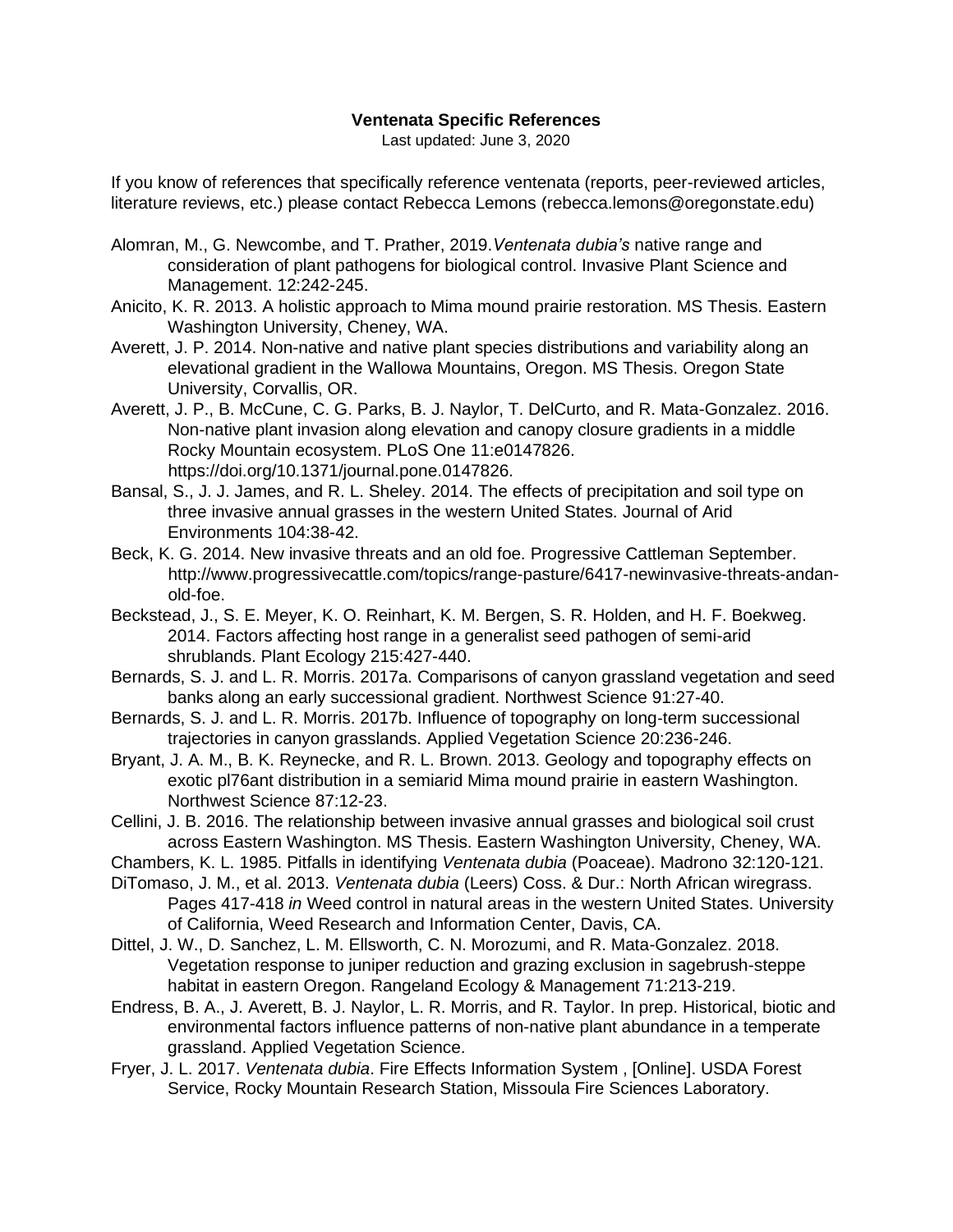www.fs.fed.us/database/feis/plants/graminoid/vendub/all.html

- Gillespie, L. J., R. J. Soreng, R. D. Bull, S. W. L. Jacobs, and N. F. Refulio-Rodriguez. 2008. Phylogenetic relationships in subtribe Poinae (Poaceae, Poeae) based on nuclear ITS and plastid trnT–trnL–trnF sequences. Botany 86:938-967.
- Griffith, D. L. 2015. Invasive annual grasses at micro- and macro- scales: Endophytes, socialecological systems, and community-based observing networks. PhD Dissertation. University of Idaho, Moscow, ID.
- Ingwell, L. and N. Bosque‐Pérez. 2015. The invasive weed *Ventenata dubia* is a host of Barley yellow dwarf virus with implications for an endangered grassland habitat. Weed Research 55:62-70.
- James, J. 2008a. Leaf nitrogen productivity as a mechanism driving the success of invasive annual grasses under low and high nitrogen supply. Journal of Arid Environments 72:1775-1784.
- James, J. J. 2008b. Effect of soil nitrogen stress on the relative growth rate of annual and perennial grasses in the Intermountain West. Plant and Soil 310:201-210.
- Johnson, C. G., Jr. 2007. Rangeland exclosures of northeastern Oregon: Stories they tell (19362004). Gen. Tech. Rep. PNW-GTR-724, USDA Forest Service, Pacific Northwest Research Station, Portland, OR.
- Johnson, C. G., Jr. and D. K. Swanson. 2005. Bunchgrass plant communities of the Blue and Ochoco Mountains: A guide for managers. Gen. Tech. Rep. PNW-GTR-641, USDA Forest Service, Pacific Northwest Research Station, Portland, OR.
- Johnson, C. G., M. Vavra, C. G. Parks, and M. Willis. 2013. Ascertaining elk impacts on plant communities. Rangelands 35:11-15.
- Jones, L. C., N. Norton, and T. S. Prather. 2018. Indicators of ventenata (*Ventenata dubia*) invasion in sagebrush steppe rangelands. Invasive Plant Science and Management 11:1-9.
- Kerns, B. K., H. S. J. Zald, M. A. Krawchuk, N. M. Vaillant, J. Kim, and B. J. Naylor. 2015. Ecosystem change in the Blue Mountains Ecoregion: Exotic invaders, shifts in fuel structure, and management implications. Joint Fire Science Program Proposal 16-1- 0121, USDA Forest Service, Pacific Northwest Research Station, Corvallis, OR.
- Lass, L. and T. Prather. 2007. A scientific evaluation for noxious and invasive weeds of the Highway 95 construction project between the Uniontown Cutoff and Moscow. Vegetation Technical Report, AquilaVision Inc., Missoula, MT.
- Mackey, A. M. 2014. Developing a decision support tool for ventenata (*Ventenata dubia*) integrated pest management in the inland northwest. MS Thesis. University of Idaho, Mosco, ID.
- Magee, T. K., P. L. Ringold, and M. A. Bollman. 2007. Alien species importance in native vegetation along wadeable streams, John Day River basin, Oregon, USA. Plant Ecology 195:287-307.
- Magee, T. K., P. L. Ringold, M. A. Bollman, and T. L. Ernst. 2010. Index of alien impact: a method for evaluating potential ecological impact of alien plant species. Environmental Management 45:759-778.
- McKay, S., L. R. Morris, C. E. Morris, and E. A. Leger. 2017. Examining the potential competitive effects of *Ventenata dubia* on annual and perennial grasses. The Prairie Naturalist 49:19-22.
- Morozumi, C. N. 2015. Vegetation and small mammal response to western juniper (*Juniperus occidenatlis*) control in eastern Oregon. MS Thesis. Oregon State University, Corvallis, OR.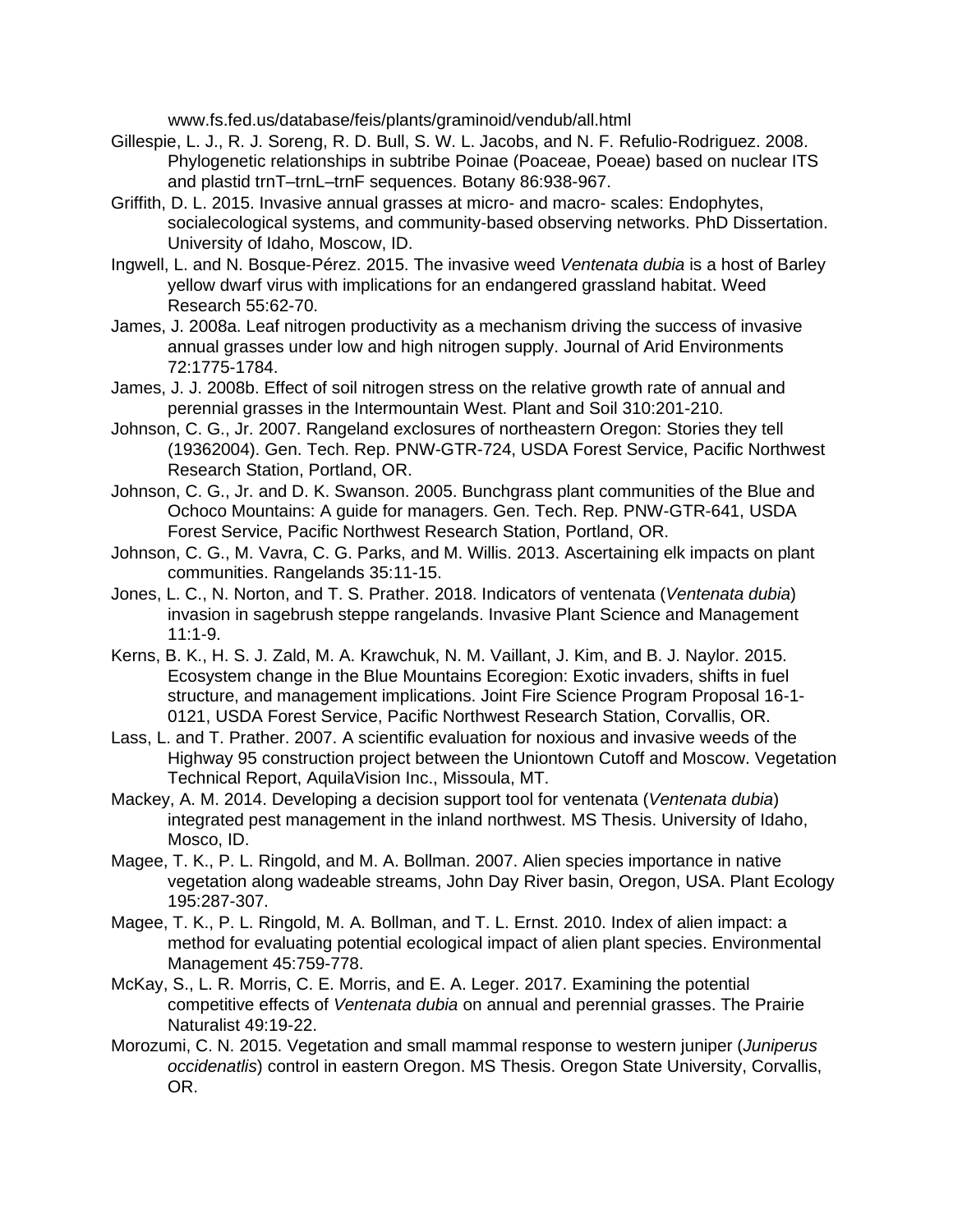- Nicolli, M., T. J. Rodhouse, D. S. Stucki, and M. Shinderman. 2020. Rapid invasion by the annual grass Ventenata dubia into protected-area, low-elevation sagebrush steppe. Western North American Naturalist.
- Noone, M. D., J. S. Kagan, and E. M. Nielsen. 2013. Western juniper (*Juniperus occidentalis*) and invasive annual grass mapping in eastern Oregon. Institute for Natural Resources, Portland State University, Portland, OR.
- Northam, F. E. and R. H. Callihan. 1986. Germination of four annual grass weeds at three temperatures. Proceedings of the Western Society of Weed Science 39:173.
- Northam, F. E. and R. H. Callihan. 1994. New weedy grasses associated with downy brome. Pages 211-212 *in* S. B. Monsen and S. G. Kitchen, editors. Proceedings: Ecology and Management of Annual Rangelands. Gen. Tech. Rep. INT-313. USDA Forest Service, Intermountain Research Station, Ogden, UT.
- Nyamai, P. A., T. S. Prather, and J. M. Wallace. 2011. Evaluating restoration methods across a range of plant communities dominated by invasive annual grasses to native perennial grasses. Invasive Plant Science and Management 4:306-316.
- Old, R. R. and R. H. Callihan. 1987. *Ventenata dubia* in the Pacific Northwest. Proceedings of the Western Society of Weed Science 40:130.
- Pack, S. J. 2015. Canyon grasslands of the Hells Canyon National Recreation Area: How have they changed over time and what is their future trajectory? MS Thesis. Oregon State University, Corvallis, OR.
- Pavek, P., J. M. Wallace, and T. Prather. 2011. Ventenata biology and distribution in the Pacific Northwest. Page 107 *in* B. McCloskey, editor. Proceedings of the Western Society of Weed Science. 64. Western Society of Weed Science, Spokane, WA.
- Pekin, B. K., M. J. Wisdom, C. G. Parks, B. A. Endress, and B. J. Naylor. 2016. Response of native versus exotic plant guilds to cattle and elk herbivory to forested rangeland. Applied Vegetation Science 19:31-39.
- Pervukhina, I. 2020. Genetic analysis of invasive population of *Ventenata dubia*(Poaceae): An assessment of propagule pressure and pattern of range expansion in the Western United States. Boise State University. Boise, ID
- Prather, T. 2014. Developing a decision support tool for ventenata IPM in the Inland Northwest. Final Report SW10-103, Sustainable Agriculture Research & Eductation Grants and Education to Advance Innovations in Sustainable Agriculture.
- Prather, T. S., A. M. Mackey, and J. M. Wallace. 2017. Managing *Ventenata dubia* in timonthy hay. Proceedings, 2017 Western Alfalfa and Forage Symposium. UC Cooperative Extension, Plant Sciences Department, University of California, Davis, Reno, NV.
- Reynecke, B. K. 2012. Plant community restoration on mima mounds at Turnball National Wildlife Refuge, WA. MS Thesis. Eastern Washington University, Cheney, WA.
- Ridder, L., J. Perren, L. R. Morris, B. A. Endress, R. Taylor, J. Averett, and B. J. Naylor. In review. Historical fire and *Ventenata dubia* in a temperate grassland. Rangeland Ecology & Management.
- Ridder, L. 2019. The response of *Ventenata dubia* to prescribed fire and ungulate grazing on the pacific Northwest bunchgrass prairie. MS Thesis. Oregon State University, Corvallis, OR.
- Rinella, M. J., S. E. Bellows, and A. D. Roth. 2014. Aminopyralid constrains seed production of the invasive annual grasses medusahead and ventenata. Rangeland Ecology & Management 67:406-411.
- Sbatella, G. and S. Twelker. 2013. Ventenata (*Ventenata dubia*) control in rangelands for central Oregon with fall applications. COARC2013, Oregon State University, Central Oregon Agricultural Research Center, Corvallis, OR.